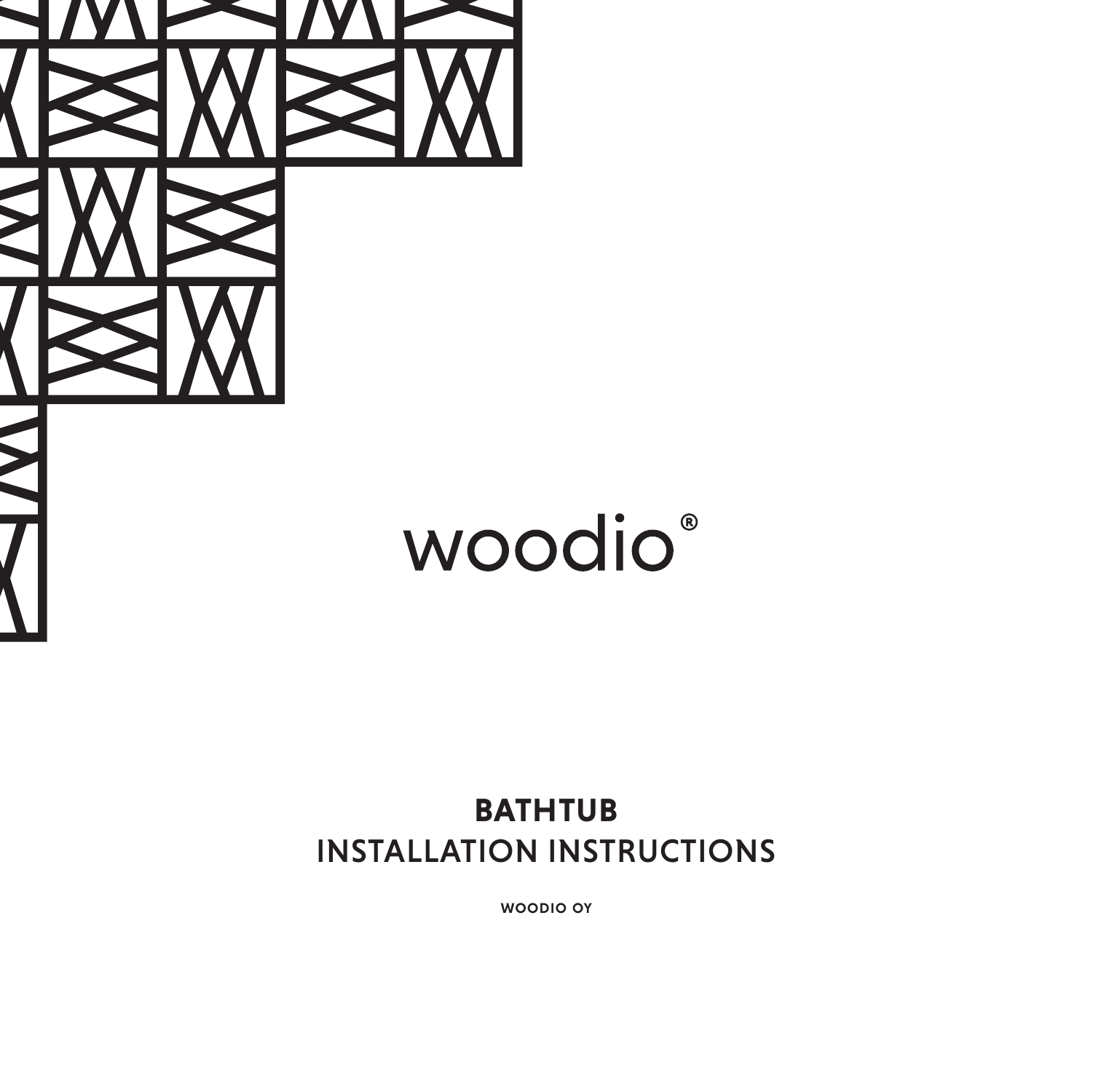# **MADE IN FINLAND**

*Woodio products are manufactured in Finland at Woodio's own factory in Helsinki. The Association for Finnish Work has awarded all Woodio products the Key Flag symbol in recognition of products made in Finland. We have also been awarded the Design from Finland mark that is awarded to companies that have contributed to Finnish design. We are proud to carry these awards as a symbol of Finnish work, design and craftmanship.*

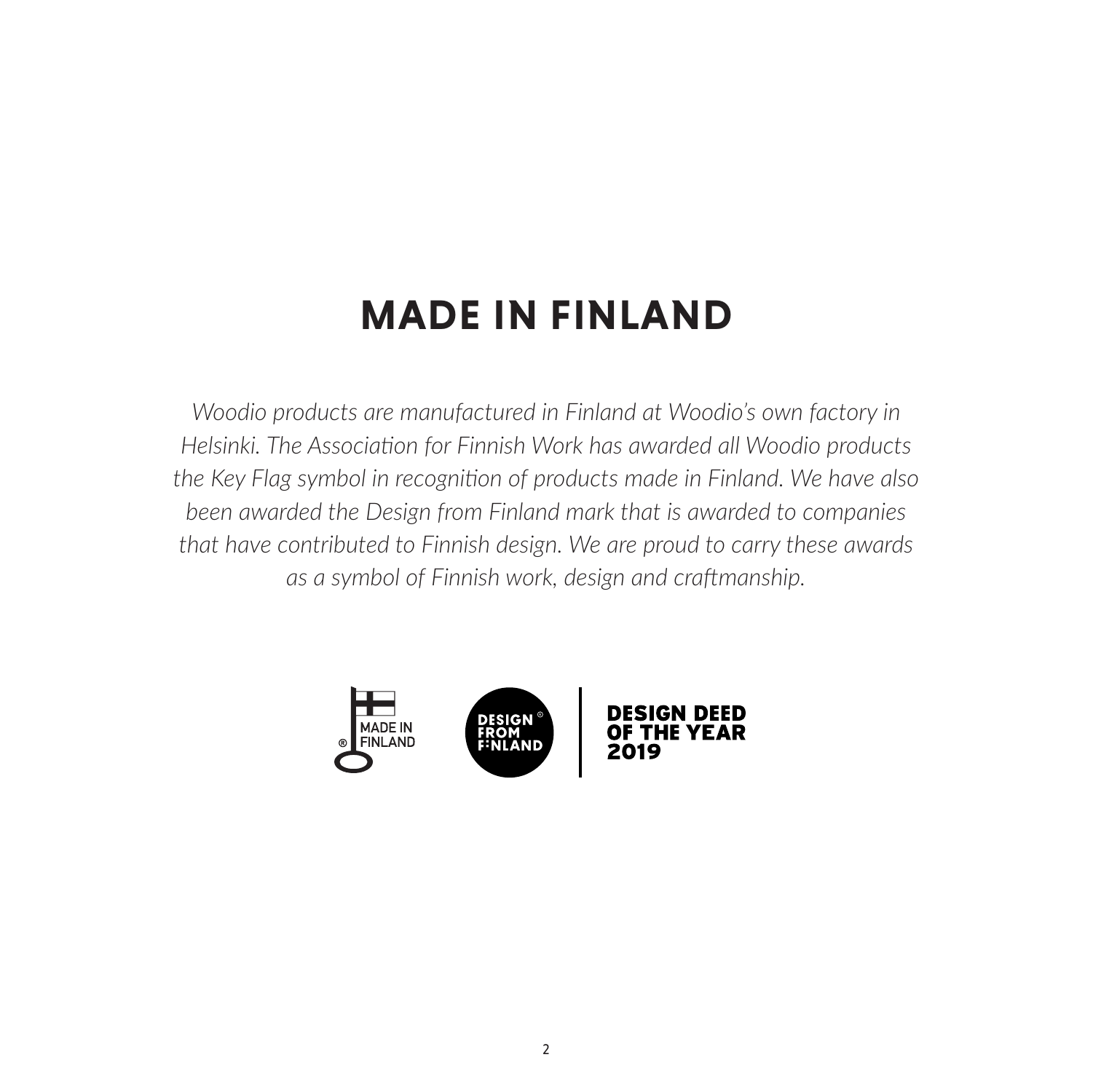# **STANDARDS COMPLIANT**



*Complies with EU sanitary appliances standard (EN 14516:2015). Woodio bathtub can be installed in bathrooms used domestically and commercially.*



*Can be disposed as energy waste.*

#### **CARE INSTRUCTIONS**

*If necessary, clean with a water dampened soft cloth and a mild non-abrasive dish detergent or soap. Do not use steel wool, hard or sharp tools which can scratch the surface of the sink.*



### **CUSTOMER CARE**

*woodio@woodio.fi +358 50 478 2944*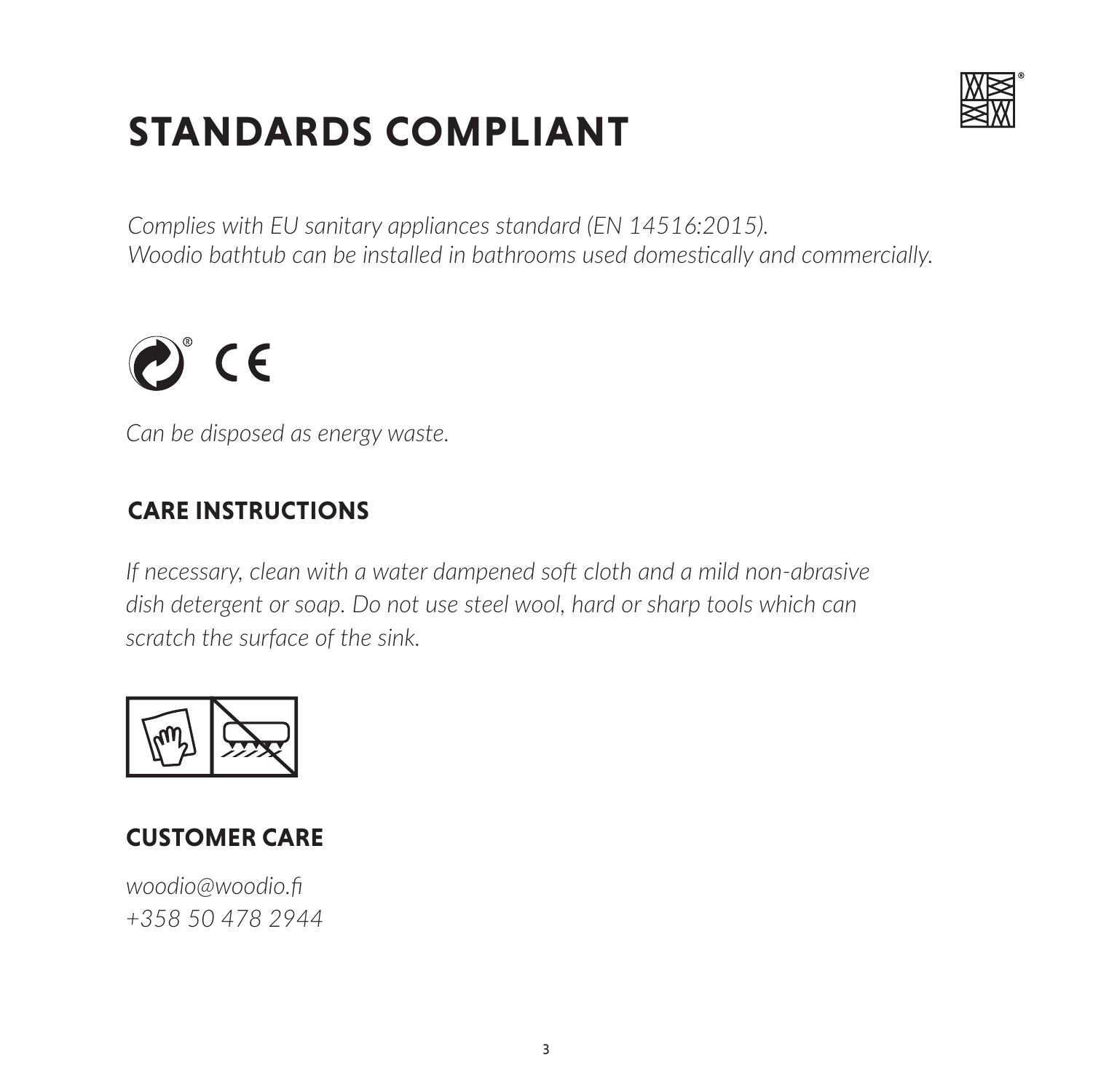## **BATHTUB**



*Dimensions (LWH) 160 x 70 x 63 cm Empty weight 80 kg Capacity 257 litres*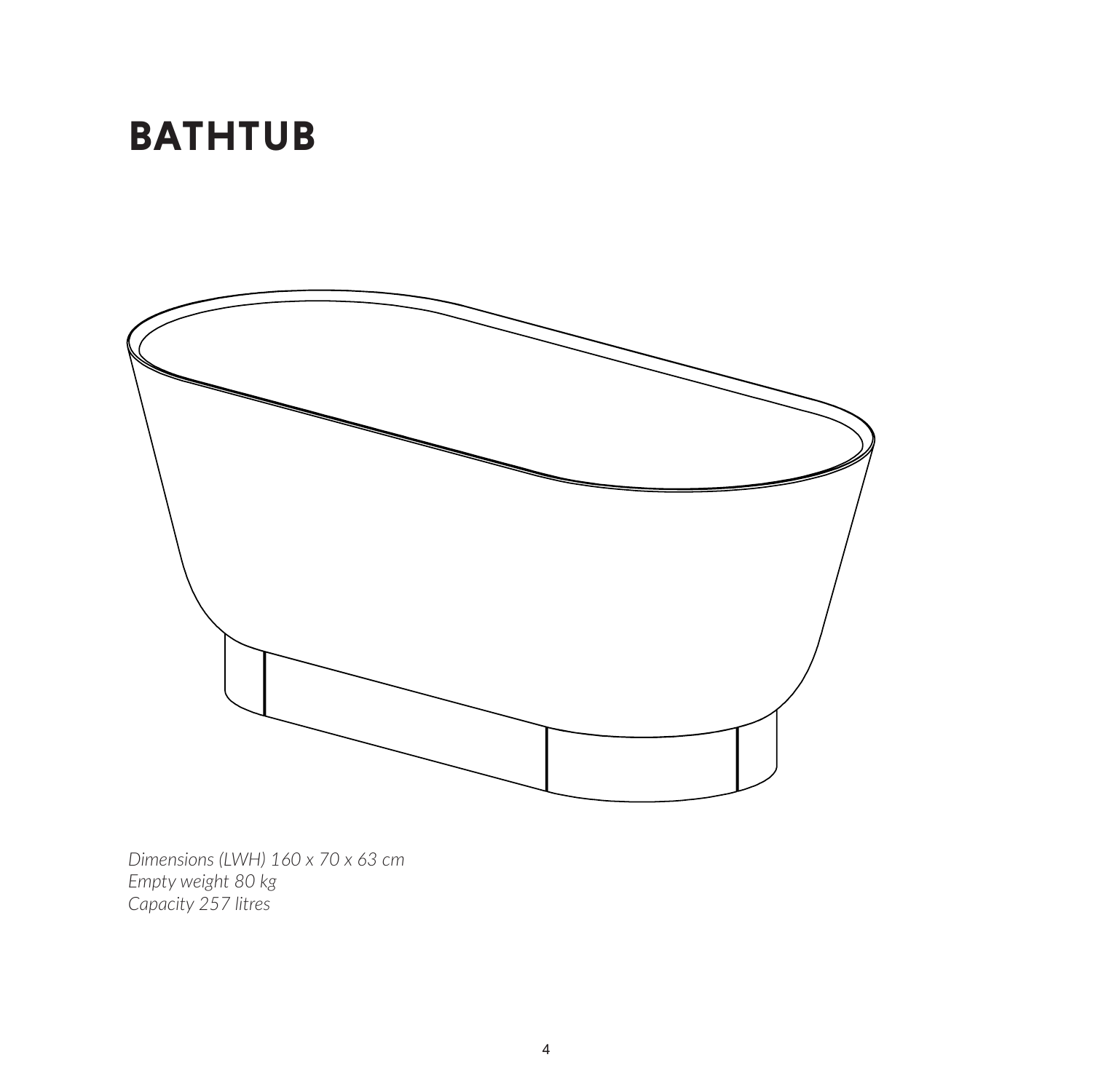# **INSTALLATION**

*The bathtub is delivered assembled. Drain valve, plug and drainpipe connector are supplied with bathtub.*





*Remove the magnetic front panel to access the bathtub's technical space.*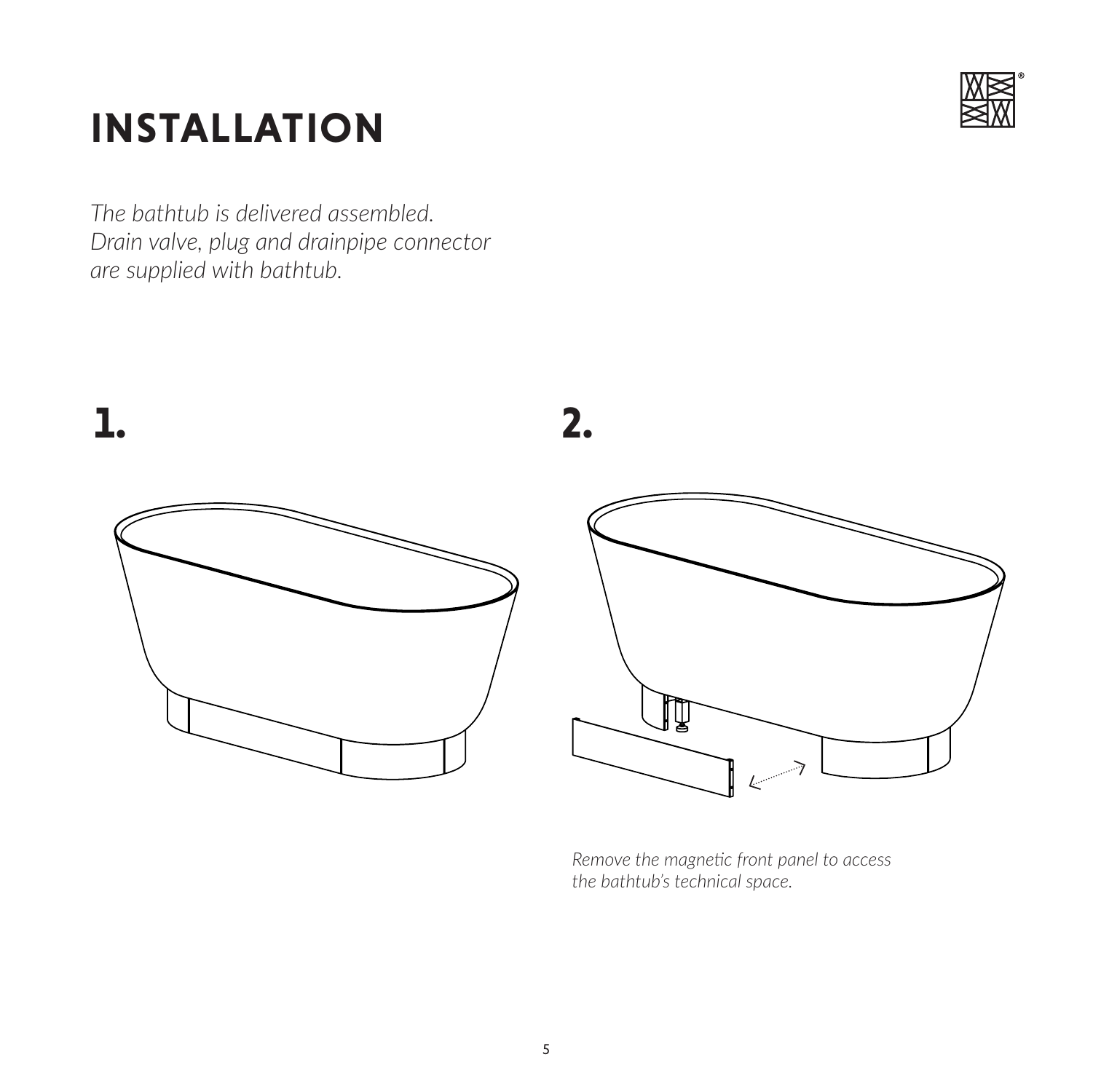



*Adjust the legs to level the bathtub.*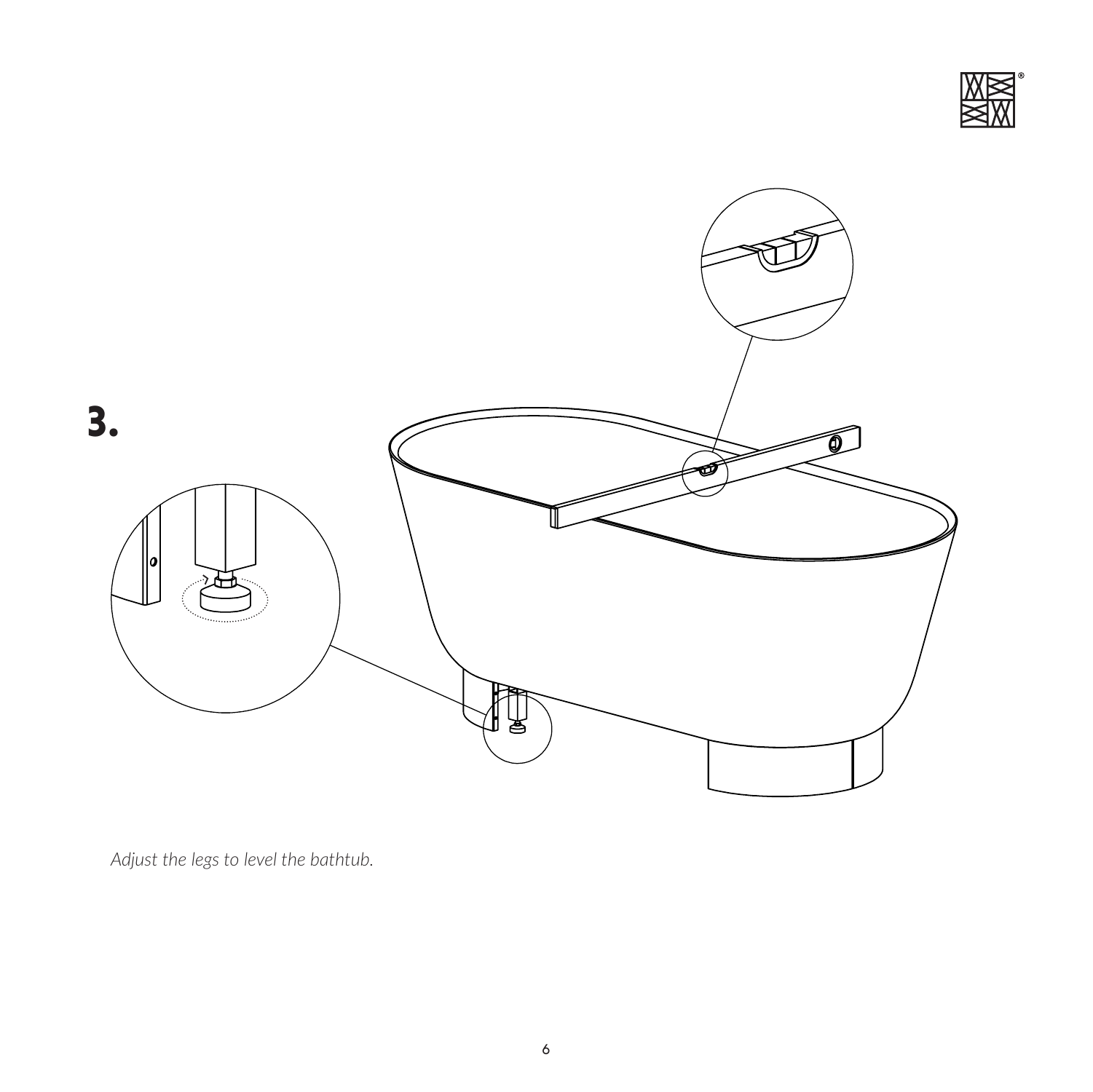

*The installaton requires a separate drainpipe depending on the site. Drainpipe connector is for a 32mm (od) pipe.*